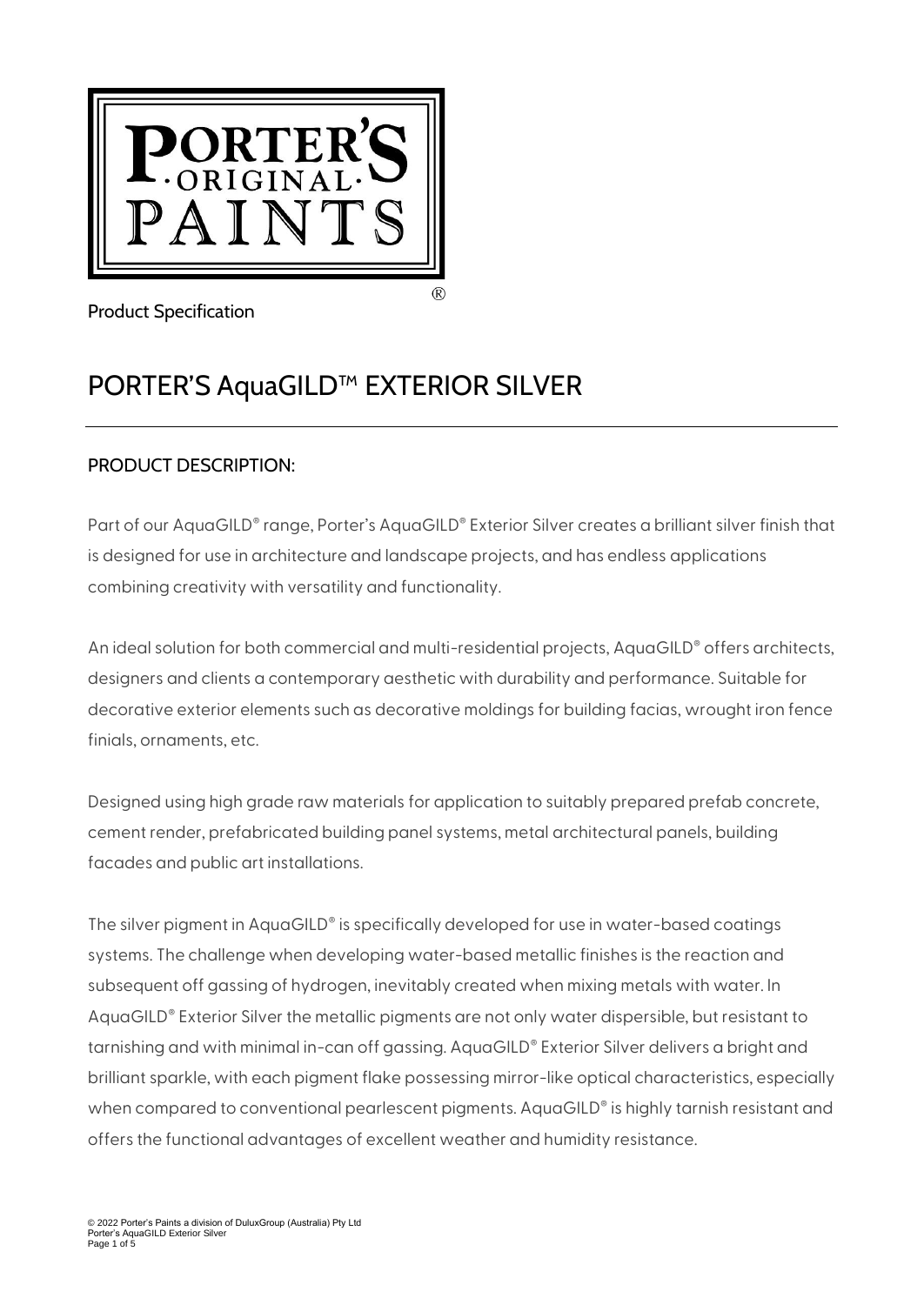# LOCATION:

Exterior or interior.

## ENVIRONMENTAL INFORMATION:

This product contains: <30g/L VOC's (Volatile Organic Compounds contribute to atmospheric pollution).

The following descriptors have been adopted by APAS (Australian Paint Approval Scheme):

Very High >250 g/L High 100 – 249 g/L Moderate 50 – 99 g/L Low  $5 - 49$  g/L Very Low <5 g/L

This product is classified as Low VOC under the Australian Paint Approval Scheme.

Porter's Paints use only premium grade raw materials, and wherever possible we buy from Australian suppliers. Our manufacturing processes are designed for maximum performance, with minimum impact on the environment and user health.

# SUGGESTED APPLICATIONS:

Designed for application to suitably prepared prefab concrete, cement render, prefabricated building panel systems, metal architectural panels, building facades and public art installations.

Suitable for decorative exterior elements such as decorative moldings for building facias, wrought iron fence finials and ornaments.

# COLOURS:

Available in 2 shades of silver: Princess Theatre Silver and Old Silver. This product is not tintable.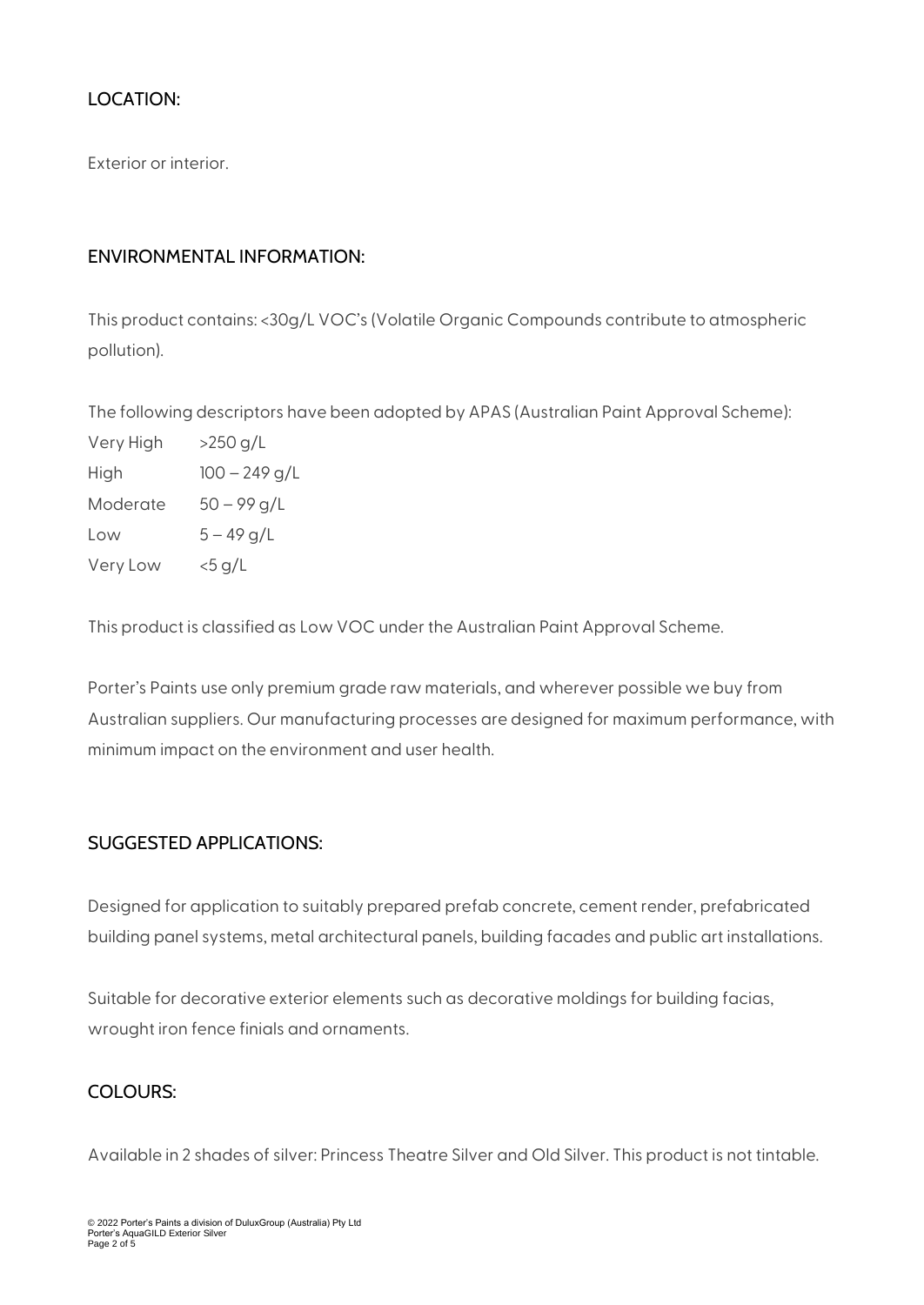## LIMITATIONS:

Not suitable for high traffic areas, immersion, door or window jams. Do not apply in high humidity or where ambient temperature is below 10°c or above 30°c during application and drying.

#### PREPARATION:

#### NEW/UNPAINTED CEMENTITOUS SUBSTRATES:

On new unpainted render, prefab concrete or other cementitious substrates do not proceed until substrate has thoroughly set and has dried completely (Minimum 14 days). (Refer to preparation instructions given in the Porter's Mineral Silicate Primer datasheet). Apply 1 coat of Porter's Mineral Silicate Primer by brush or roller. Touch dry 20 minutes. Allow 2 hours dry time prior to the application of AquaGILD® Exterior Silver.

Alternatively: Apply 1 coat of Porter's Limeproof Undercoat Sealer by brush, roller or spray. Touch dry 2 hours. Allow 6 hours dry time prior to the application of AquaGILD® Exterior Silver.

#### PREVIOUSLY PAINTED CEMENTITOUS SUBSTRATES:

Previously painted surfaces with loose, peeling or flaking paint must be made sound by scraping off loose paint. Fill holes and cracks with suitable filler, smooth and dust off. Spot prime all joints and repaired areas with Porter's Universal Primer, then apply one coat to entire area. Touch dry 2 hours. Allow 6 hours dry time between coats and 24 hours dry time prior to the application of AquaGILD® Exterior Silver.

## METAL SURFACES (BARE OR PREVIOUSLY PAINTED):

On metallic surfaces, bare or painted (make sure surface is sound as above) spot prime all joints and bare areas with Porter's Universal Primer, then apply one coat of same to entire area. Touch dry 2 hours. Allow 6 hours dry time between coats and 24 hours dry time prior to the application of AquaGILD® Exterior Silver.

## PRECAUTIONS:

May cause an allergic skin reaction (Refer to SDS prior to use).

Keep out of reach of children. Read the label before opening or using. Avoid breathing mist, vapours or spray. Wear protective clothing, gloves, eye/face protection and suitable respirator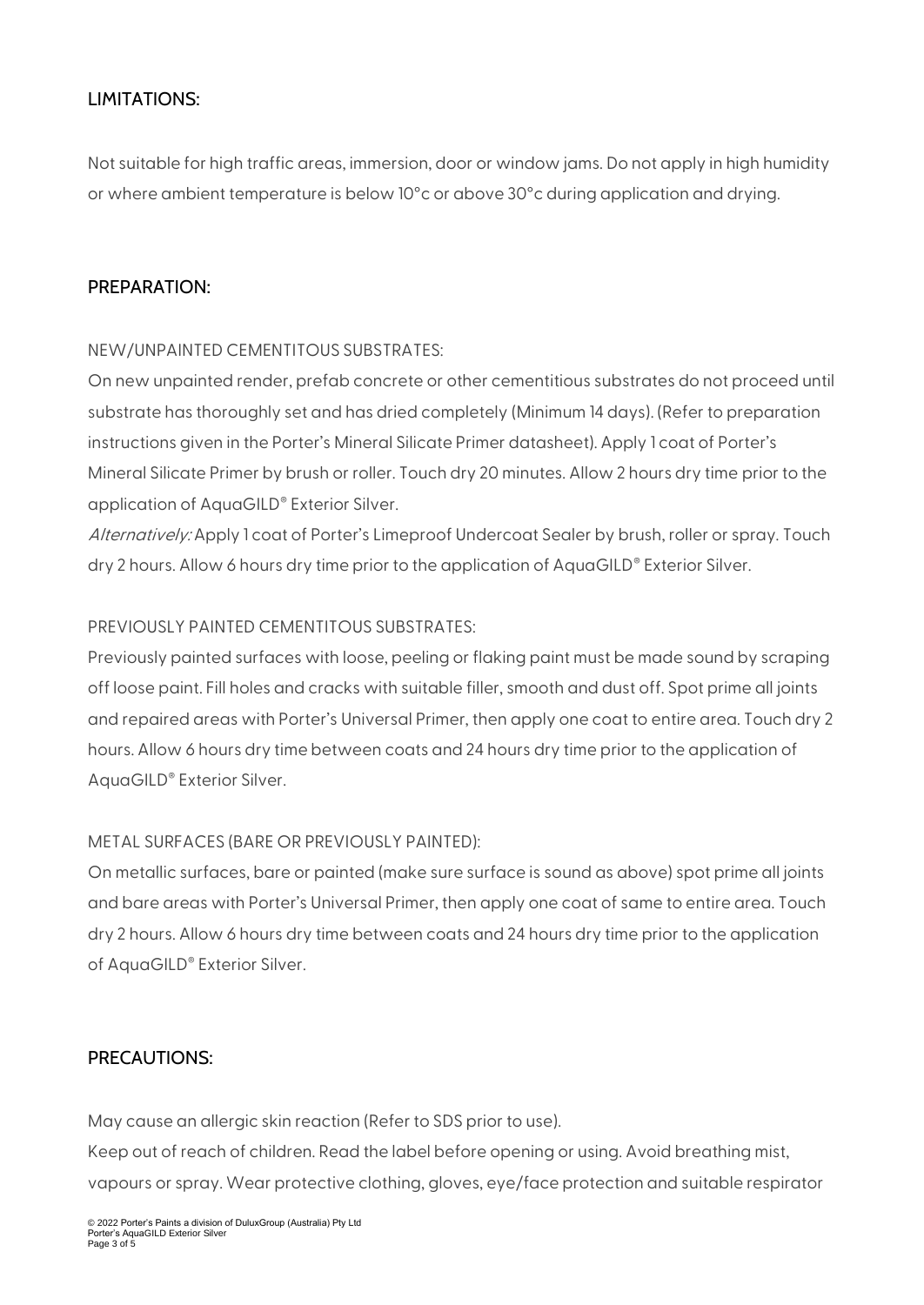as required. Contaminated clothing should not be allowed out of the workplace. Wash contaminated clothing before re-use. Store in a well-ventilated place, away from oxidising agents. Do not empty into drains.

# APPLICATION:

Stir thoroughly prior to use. Apply two (2) to three (3) coats by brush, roller or spray. Best results are achieved by roller or spray.

Due to the silver pigment in this paint, visible brush marks are a natural characteristic. Please note that this product builds opacity onto the first coat, i.e. the first coat can appear to be low opacity, but the second and third coats will quickly build upon this, creating a fully opaque dense silver finish. This low opacity on the first coat is especially evident when using a brush, and less so with a roller or spray.

When painting broad wall areas using a brush, best results are achieved by laying off or reworking paint as applied in a consistent direction (usually vertical) to achieve a smoother effect. When using a roller, the finished result will be lightly textured and stippled from the roller. This texture, when in full sunlight, catches the sun and creates a silver glitter.

Touch dry in 1 hour. Allow minimum 4 hours dry time between coats. Allow total 24 hours dry time.

Spraying will achieve a finer and smoother effect than brushing or rolling. Avoid applying heavy coats while using spray as an application method. Apply two to three thin coats and allow minimum 1 hour between each coat to dry.

# COVERAGE RATES:

Covers approximately 8-10m² per litre, depending upon porosity, surface texture and wastage rates.